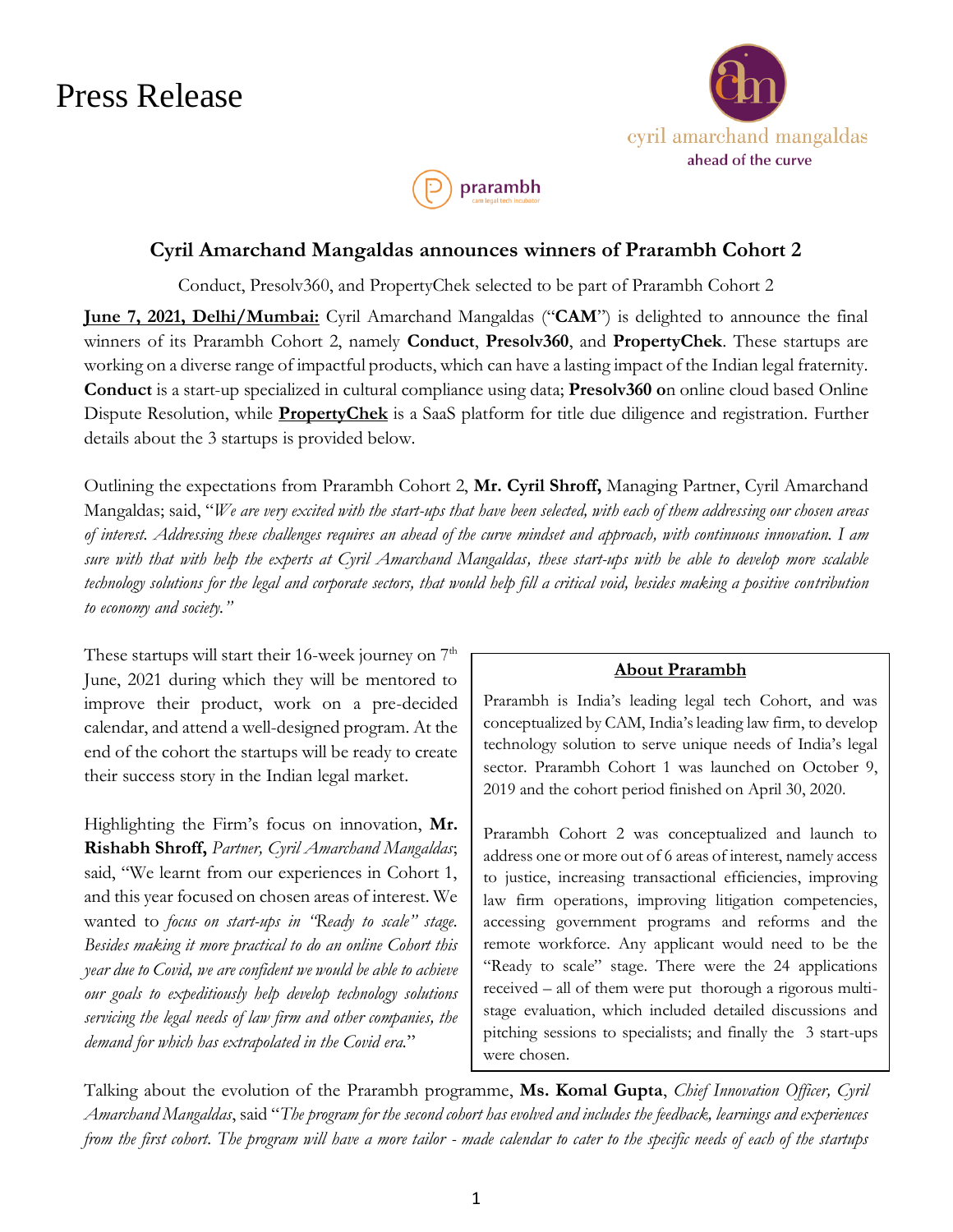# Press Release



ahead of the curve

*during the 16 weeks. The most exciting part about the second cohort is that it is completely virtual which has enabled us to select startups across the country and organize knowledge sharing sessions with international legaltech incubator programs. I am looking forward to working with and contributing to the growth of the very talented, focused and enthusiastic entrepreneurs who are set to transform the practice of law*."

#### **About Cohort 2 winners**:

**Conduct** is a culture compliance tech solution focused on bringing data at the forefront of diversity & inclusion building and management at the workplaces. The internal committees of a company can manage the complaints, minutes of minutes, identify quorum, prepare conciliation and inquiry reports through this secure system. (https://getconduct.in/)

**Presolv360** is an independent institution that facilitates and administers dispute resolution services via its cloudbased end-to-end online dispute resolution ('ODR') platform and specializes in small to mid-value commercial dispute resolution by making it data-driven and inclusive. The disputing parties can avail their services from the comforts of their homes and offices from laptops, desktops or even simple mobile devices (https://presolv360.com/)

**PropertyChek** is India's first Property Legal Process Management (PLPM) SaaS platform that helps banks and financial companies conduct title due diligence and registration before issuing loan mortgages for real estate properties. It provides end to end real estate legal and support services which includes Project finance reports, Title Search Reports, Legal Opinions, vetting, other property documentation services, RERA check, Query report and Notice of Intimation (loan registration), Stamp duty payment, franking, Registration of Title Documents and Document Collection. (https://www.propertychek.com/)

### **About Cyril Amarchand Mangaldas**

**\_\_\_\_\_\_\_\_\_\_\_\_\_\_\_\_\_\_\_\_\_\_\_\_\_\_\_\_\_\_\_\_\_\_\_\_\_\_\_\_\_\_\_\_\_**

India's Leading Law Firm, Cyril Amarchand Mangaldas was founded on May 11, 2015 and takes forward the values going back 104 years, of the erstwhile Amarchand & Mangaldas & Suresh A. Shroff & Co. Tracing its professional lineage to 1917, the Firm has 750 lawyers, including over 130 partners, and offices in India's key business centres at Mumbai, New Delhi, Bengaluru and Ahmedabad. The Firm advises a large, and varied client base that includes domestic and foreign commercial enterprises, financial institutions, private equity funds, venture capital funds, start-ups and governmental and regulatory bodies.

The firm was recently named in '25 Most Innovative Companies of the Year' by CII. Also, received "Law Firm of the Year" award at the Asian Legal Business (ALB) India Law Awards 2020 and "Law Firm of the Year, India" at the Asialaw Regional Awards 2020. The firm was recognised as the "Most Innovative National Law Firm of the Year – India for 2020" at the IFLR Asia Awards and voted as the "Employer of Choice for 2020" from India, by the Asian Legal Business.